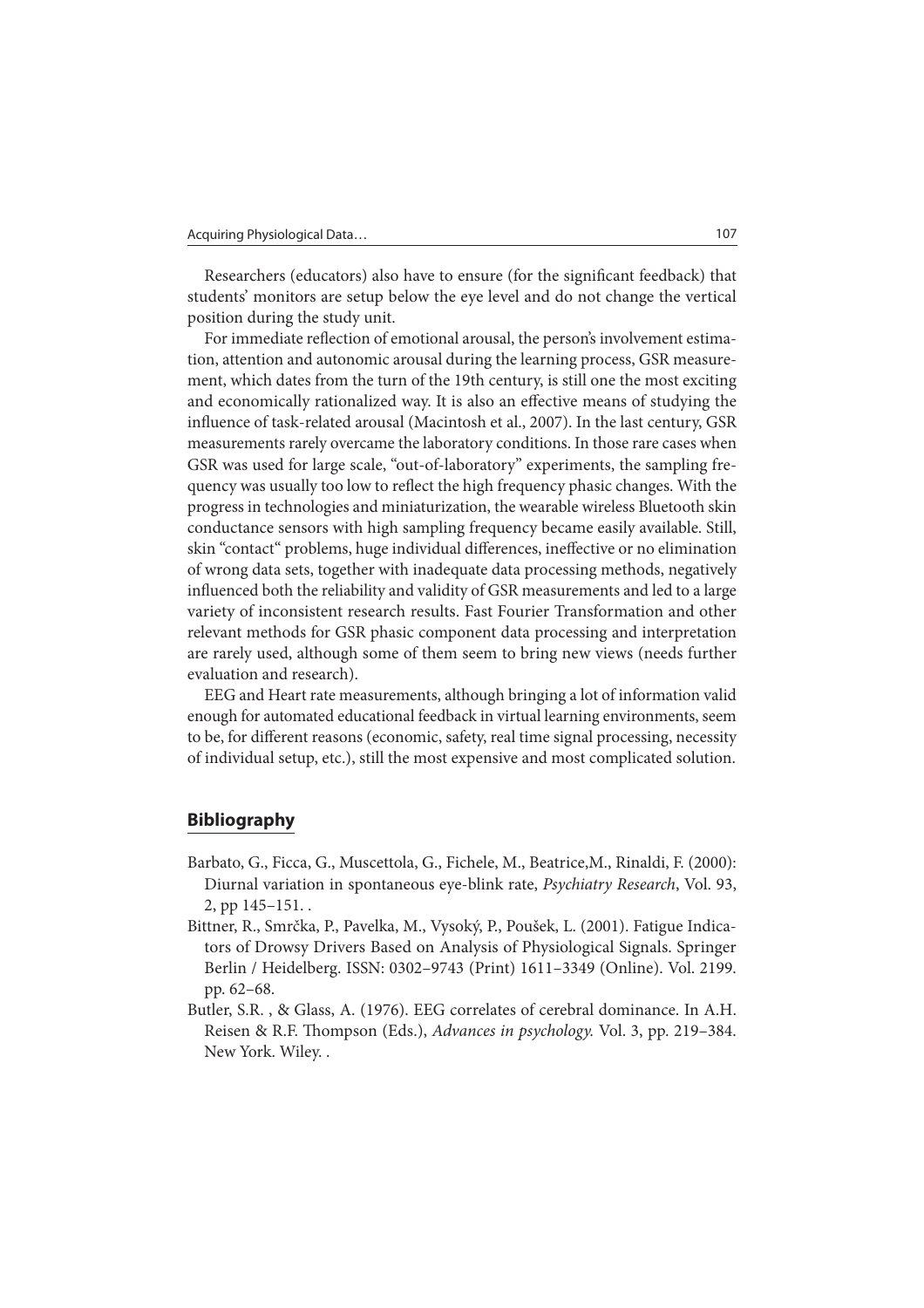- Donchin, E., Kutas, M., & McCarthy, G. (1977). Electrocortical indices of hemispheric specialization. In S.Doty, R.W. Doty, L. Goldstein, J. Jaynes, & G. Krauthamer (Eds.), Lateralization in the nervous system (pp. 339–384 ). New York: Academic Press. .
- Ebert, D., Albert,R., Hammon,G., Strasser, B., May, A., Merz,E. (1996). Eye-blink rates and depression: Is the antidepressant effect of sleep deprivation mediated by the dopamine system?. Neuropsychopharmacology. Vol. 15(4). pp. 332–339.
- Fink, A., Grabner, R.H. , Neuper, C., Neubauer, A.C. (2005). EEG alpha band dissociation with increasing task demands. Cognitive Brain Research, 24. pp. 252–259.
- Fink, A.: Event-related desynchronization in the EEG during emotional and cognitive information processing: Differential effects of extraversion. Biological Psychology 70. pp. 152–160. 2005.
- Ishchenko, A.N. , Shev'ev, P.P. (1989). Automated complex for multiparameter analysis of the galvanic skin response signal. Biomedical Engineering, Vol. 23, No 3. New York: Springer. 0006–3398 (Print) 1573–8256 (Online).
- Jausovec, N. (2005). Differences in Cognitive Processes between Gifted, Intelligent, Creative, and Average Individuals While Solving Formatting Instructions.
- Lustigova, Z. (2008). New e-learning environments for teaching and learning science. In Learning to live in the knowledge society. Proceedings of the 20th World Computer congress. Milano. Italy. pp. 363–364. .
- Malmivuo, J. Plonsey, R. (1995). "Bioelectromagnetism." The Electrodermal Response. New York: Oxford University Press.
- Macintosh, B.J. , Mraz, R., McIlroy, W.E. , Graham, J.S. (2009). Brain activity during a motor learning task: An fMRI and skin conductance study. Human Brain Mapping. Vol. 28(12), Pages 1359 – 1367. Published Online: 22 Feb 2007. Wiley-Liss, Inc., A Wiley Company. .
- Martindale, C. (1999). Biological bases of creativity. In R.J. Sternberg (Ed.), Handbook of creativity. New York: Cambridge Univ. Press. pp. 137–152. .
- Nunez, P.L. (1995). Mind, brain, and electroencephalography. In P.L. Nunez (Ed.), Neocortical dynamics and human EEG rhythms (pp. 133–194). New York: Oxford Univ. Press. .
- Patel S., Henderson R., Bradley L. (1991). Effect of visual display unit use on blink rate and tear stability. Optom Vis Sci. 68:888–92.
- Rani, P., Sarkar, N., Smith,C.A. , Kirby, L.D. (2004). Anxiety detecting robotic system – towards implicit human-robot collaboration. Robotica. Vol. 22, pp. 85–95. Cambridge University Press. .